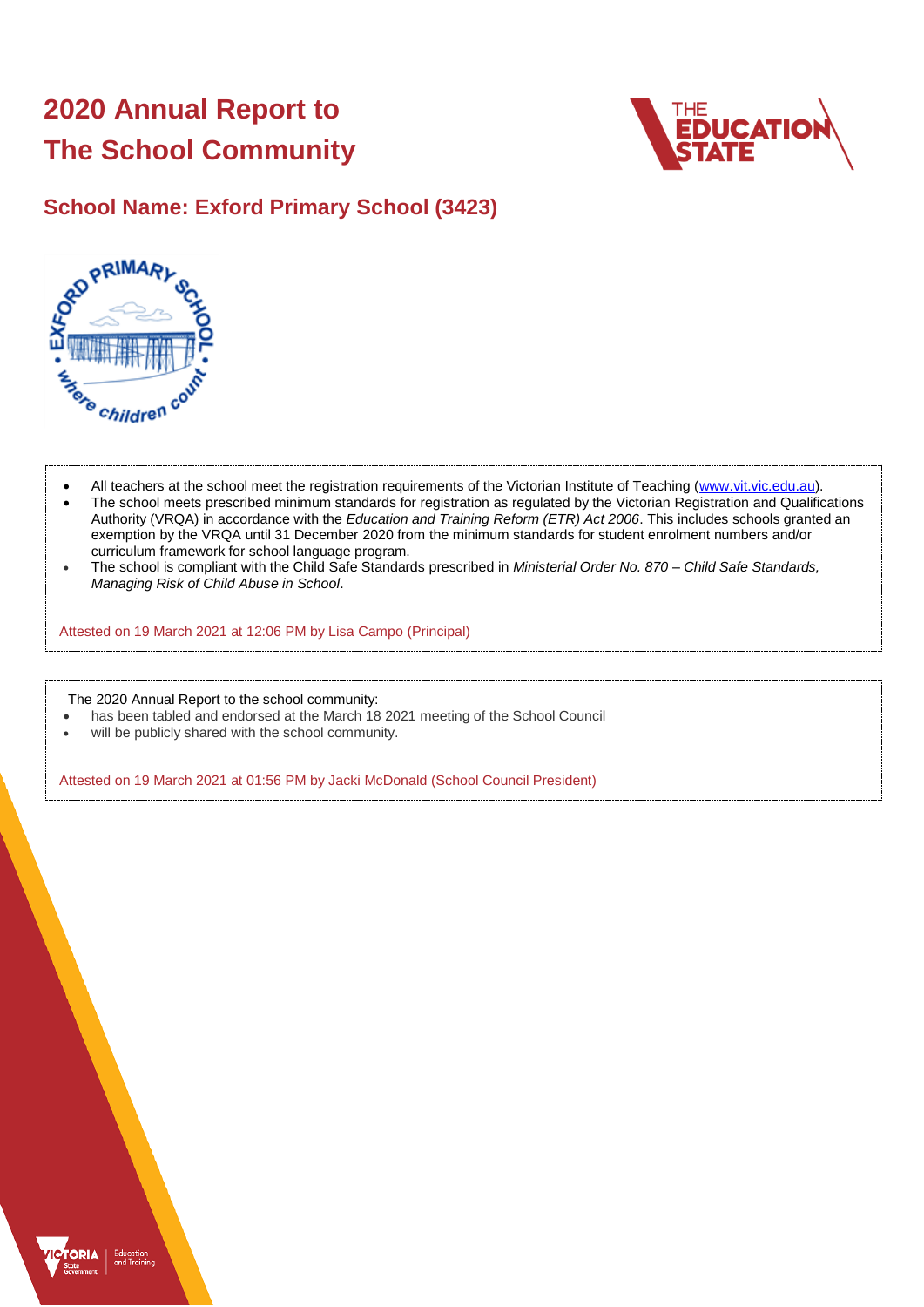

# How to read the Annual Report

## What has changed for the 2020 Annual Report?

#### **Improved appearance**

The appearance of the Performance Summary has been updated to more clearly represent information and to assist interpretation and comparison of individual school's data with state averages and similar school groups.

### **School performance data**

The Victorian community's experience of COVID-19, including remote and flexible learning, had a significant impact on normal school operations. This impacted the conduct of assessments and surveys. Readers should be aware of this when interpreting the Performance Summary.

For example, in 2020 school-based surveys ran under changed circumstances, and NAPLAN was not conducted. Absence and attendance data may have been influenced by local processes and procedures adopted in response to remote and flexible learning.

Schools should keep this in mind when using this data for planning and evaluation purposes. Those schools who participated in the Student Attitudes to School survey in 2020 should also refer to the advice provided regarding the consistency of their data.

## What does the *'About Our School'* section refer to?

The About Our School section provides a brief background on the school, an outline of the school's performance over the year and future directions.

The 'School Context' describes the school's vision, values and purpose. Details include the school's geographic location, size and structure, social characteristics, enrolment characteristics and special programs.

The 'Framework for Improving Student Outcomes (FISO)' section includes the improvement initiatives the school has selected and the progress they have made towards achieving them.

## What does the *'Performance Summary'* section of this report refer to?

The Performance Summary includes the following:

### **School Profile**

- student enrolment information
- the school's 'Student Family Occupation and Education' category
- a summary of parent responses in the Parent Opinion Survey, shown against the statewide average for Primary schools
- school staff responses in the area of School Climate in the School Staff Survey, shown against the statewide average for Primary schools

### **Achievement**

- English and Mathematics for Teacher Judgements against the curriculum
- English and Mathematics for National Literacy and Numeracy tests (NAPLAN). *Note: NAPLAN tests were not conducted in 2020*

### **Engagement**

Student attendance at school

### **Wellbeing**

Student responses to two areas in the Student Attitudes to School Survey:

- Sense of Connectedness
- Management of Bullying

Results are displayed for the latest year and the average of the last four years (where available).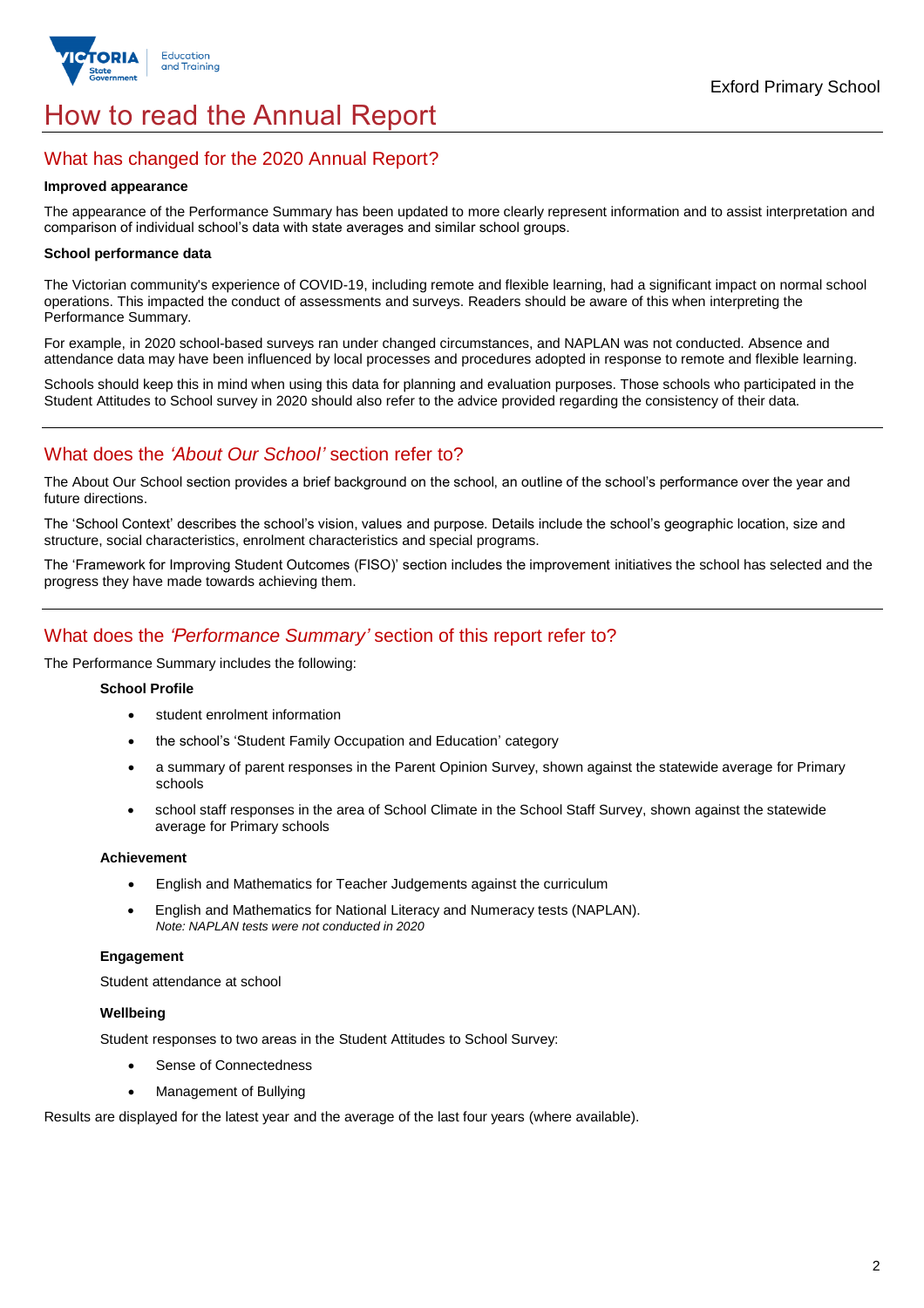

# How to read the Annual Report (continued)

## What do *'Similar Schools'* refer to?

Similar Schools are a group of Victorian government schools with similar characteristics to the school.

This grouping of schools has been created by comparing each school's socio-economic background of students, the number of non-English speaking students and the school's size and location.

## What does *'NDP'* or '*NDA*' mean?

'NDP' refers to no data being published for privacy reasons or where there are insufficient underlying data. For example, very low numbers of participants or characteristics that may lead to identification will result in an 'NDP' label. For the 2020 Student Attitudes to School survey, specifically, the similar school group averages are replaced by 'NDP' where less than 50% of schools in a given similar school group did not participate in the 2020 survey.

'NDA' refers to no data being available. Some schools have no data for particular measures due to low enrolments. There may be no students enrolled in some year levels, so school comparisons are not possible.

Note that new schools only have the latest year of data and no comparative data from previous years. The Department also recognises unique circumstances in Specialist, Select Entry, English Language, Community Schools and schools that changed school type recently, where school-to-school comparisons are not appropriate.

## What is the *'Victorian Curriculum'*?

The Victorian Curriculum F–10 sets out what every student should learn during his or her first eleven years of schooling. The curriculum is the common set of knowledge and skills required by students for life-long learning, social development and active and informed citizenship.

The Victorian Curriculum is assessed through teacher judgements of student achievement based on classroom learning.

The curriculum has been developed to ensure that school subjects and their achievement standards enable continuous learning for all students, including students with disabilities.

The 'Towards Foundation Level Victorian Curriculum' is integrated directly into the curriculum and is referred to as 'Levels A to D'.

'Levels A to D' may be used for students with a disability or students who may have additional learning needs. These levels are not associated with any set age or year level that links chronological age to cognitive progress (i.e. there is no age expected standard of achievement for 'Levels A to D').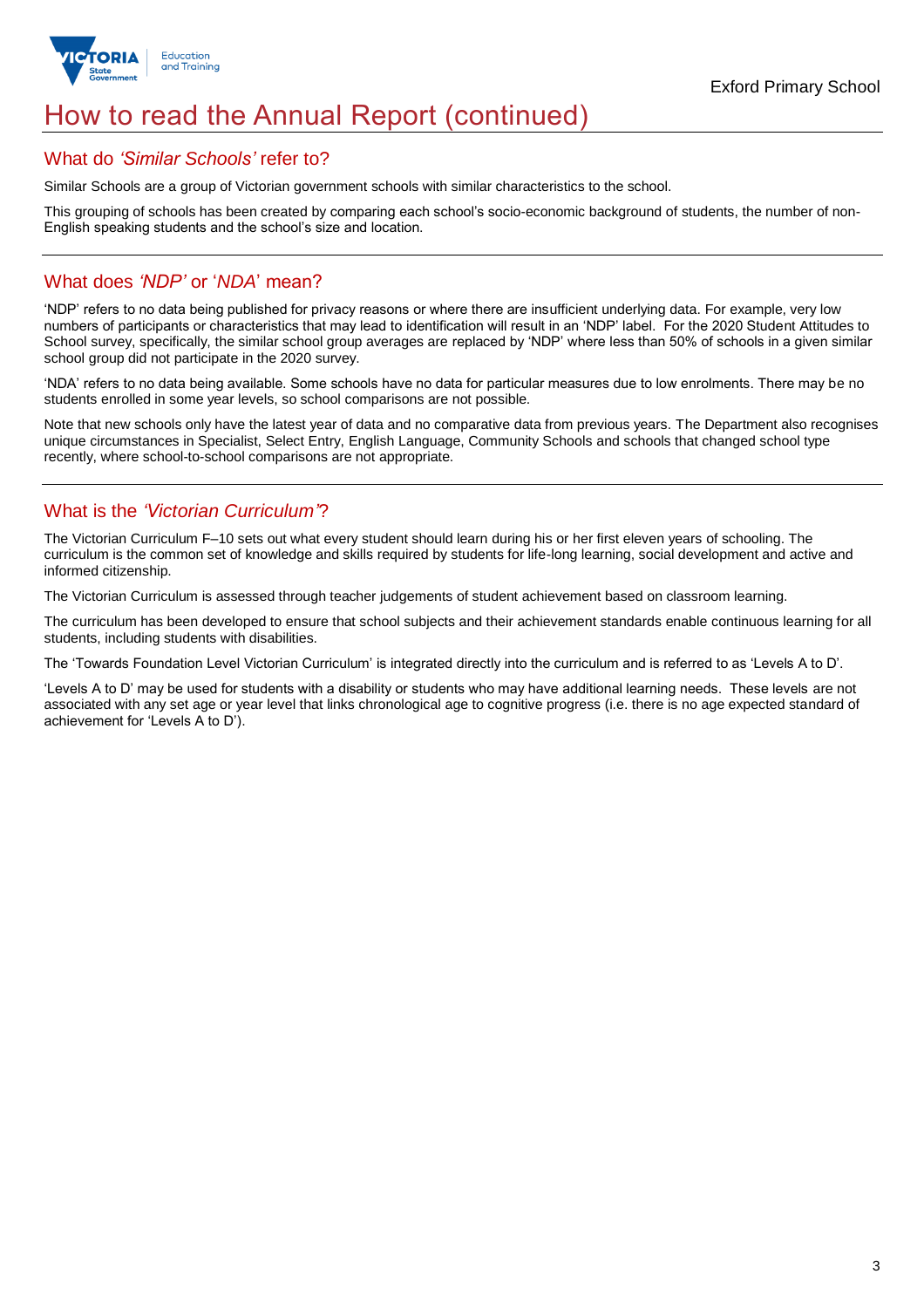

# **About Our School**

## **School context**

## SCHOOL VISION from 2017-2020 School Strategic Plan:

At Exford PS, our focus is on supporting the complete development of our children: their academic success and the development of positive interpersonal and relationship skills, with a real emphasis on displaying manners and courtesies.

## SCHOOL VALUES:

At Exford PS, we are united in our expectations that we all display our school values – we have a saying, 'In everything we SAY and everything we DO, we need to show Kindness, Respect and to always do our Personal Best. A matrix of behaviours and school contexts has been developed and displayed around the school to inform and remind all community members of our expectations of each other. We use 'Gotchas' as a school wide incentive program, to acknowledge and encourage students to display one or more of our values. They are able to save and redeem their Gotchas for prizes and experiences which are connective in nature, for example shared experiences, sports clinics or from the wide range of prizes available at the Gotcha Stall (e.g. having lunch with another student or a staff member). Our school values are explicitly taught throughout all of our teaching and learning programs and our Student of the Week certificates are also awarded for demonstrating a school value. The images for the school values were designed by students and we have had these images turned into soft toys and we use the soft toys and displays in our classrooms to teach, reinforce, encourage and praise our students' ability to consistently relate to and reflect on their own use of the school values.

## SCHOOL CONTEXT:

Exford PS was opened on July 1, 1902 under the name of Exford Estate School. Exford PS has always been quite isolated geographically: in recent years new housing estates nearby have grown closer to us in proximity and have had an impact on our enrolments. In May 2013, a strict facilities-based enrolment boundary was placed around our school, given that we are not connected to mains water nor mains sewerage and manage rural school facilities with a larger than anticipated population, and also given that we are the local neighbourhood school for this part of Melton shire.

Exford PS has grown almost five times over in a very short period of time: we have gone from having 97 students (Census 2008), to our current enrolment of 468 students (Census 2020). This student cohort increase has been supported by an equal growth in staff numbers and a spread of teacher employment across Principal and Leading Teacher class, Highly Accomplished, Proficient, and Graduate teacher classifications. We continue with the very important emphasis on inducting and welcoming our new students, families and staff into the Exford PS learning community. It also heralds the necessity to strategically plan for responsible growth in the context of locality and Melton Network educational needs, with our School Council continuing to work with DET / VSBA regarding our complete school upgrade (planning is underway, with commencement of Stage 1 of our Master Plan due in April 2021 and planning of Stage 2 already having commenced).

Our continued growth in student enrolments was supported by an almost doubling of staff numbers and a spread of teacher employment across the Principal, Leading Teacher, Learning Specialist, Classroom Teacher Ranges 1 and 2 and Graduate teacher classifications. We have continued with the very important emphasis on inducting and welcoming our new students, families and staff into the Exford PS learning community. It also has heralded the necessity to strategically plan for responsible growth in the context of locality and Melton Network educational needs. The Student mobility factor has continued to be an influence on our teaching and learning, with each year's new student intake comprising of students at year levels other than at Foundation level. We have now experienced a subsequent drop in enrolments to 290 students (Census 2021) after the opening of the long awaited Eynesbury PS for the start of 2021.

## **STAFFING**

We acknowledge our staff are a critical element of our student learning strategy and building teacher and leadership capacity for our middle leadership layer has been a very important part of our ongoing focus.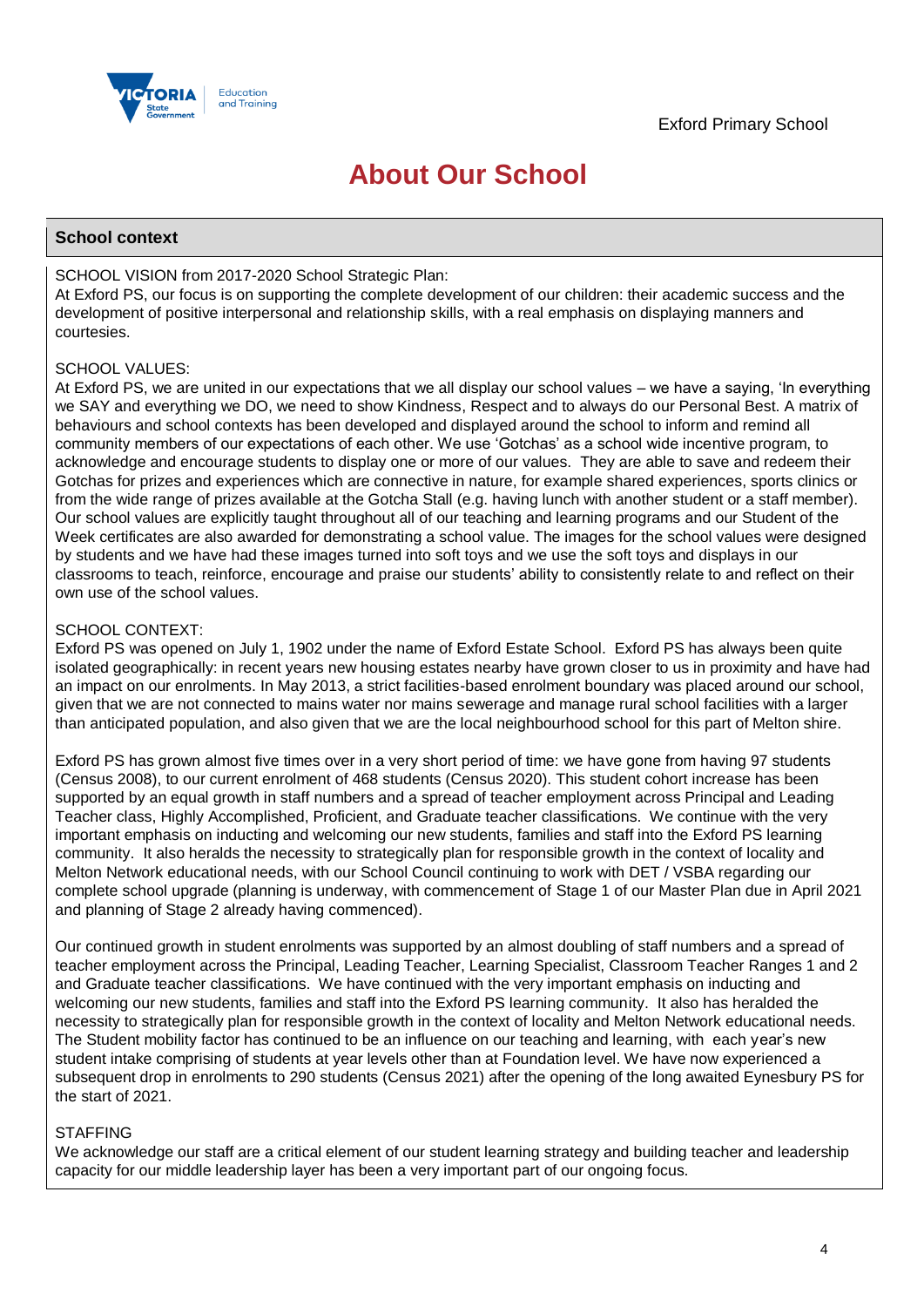

Our staff in 2020 supported our students across our 21 classes (the highest number of classes in the history of Exford PS). Our staff supported the children whilst they were at school and also throughout the Remote Learning period. Our 25.8 EFT teaching staff consisted of: Principal, Assistant Principal, Leading Teacher-Educational Leader, two Learning Specialist Teachers (80 % in the classroom), 19 additional classroom teachers and 2.8 EFT Specialist teachers.

Our ES Team consisted of 3 Office Admin ES, 16 classroom ES and our ES Grounds and Maintenance officer.

Throughout 2020, our resilience and flexibility as a school community to remain focused on student learning in the face of such ongoing and challenging facilities, is to be commended and recognised.

Given the challenges of 2020 and the changes to friendships brought about by the transfer of students to the new school, we recognised that our students needed support with developing greater resilience and friendships and we have become part of the Resilience Project (Monash University) from 2021. This will tie in with our existing School Wide Positive Behaviour and Respectful Relationships programs.

We acknowledge our staff are a critical element of our student learning strategy and building leadership capacity in our middle leadership layer has been a very important part of our ongoing focus. Our school is recognised for its skill in growing system leadership. As a school, the ability to remain resilient and flexible and to remain focused on student learning in such dramatic and challenging times is to be commended and recognised. As we look ahead to our school's upgrade works, ensuring stability and engagement in teaching and learning as we become a construction zone for the next three years, is an important layer over our thinking.

## **Framework for Improving Student Outcomes (FISO)**

2019 was to be the final full year of our 2017-2020 Strategic School Plan, leading into our School Review in 2020. The School Review was postponed several times through the year and will now be held in Term 2 2021. During 2020, our focus continued to be on aligning our Framework for Improving Student Outcomes, our High Reliability Schools work and our focus on building teacher and middle level leader capacity. This work is to be achieved over a number of years -:

Excellence in Teaching and Learning - Building Practice Excellence: Key Improvement Strategies No 1: To refine our EPS Instructional Model to incorporate High Impact Teaching Strategies and to strengthen its implementation in all our teaching and learning practices.

No 2: To refine and embed a guaranteed and viable curriculum so there is a clear and consistent approach to teaching and learning in Literacy, Numeracy and Science.

No 3: To implement a consistent approach to the triangulation of student achievement data to drive accurate planning for student learning needs and to measure the impact of our instruction.

No 4: To continue to build leadership capacity within the school that drives maximum school improvement.

Positive Climate for Learning - Empowering Students and Building School Pride: Key Improvement Strategies No1: Build teacher capacity to empower students' in their own learning.

No 2: Consistently establish meaningful learning goals through enhanced feedback processes from teachers to students, using reflective practices, peer and self assessment.

Community Engagement in Learning - Building Communities: Key Improvement Strategies

No 1: Develop and strengthen the three–way educational partnership with parents and families.

No 2: Extend students' capacity to articulate and share their learning and successes in the classroom and with their parents.

**Achievement**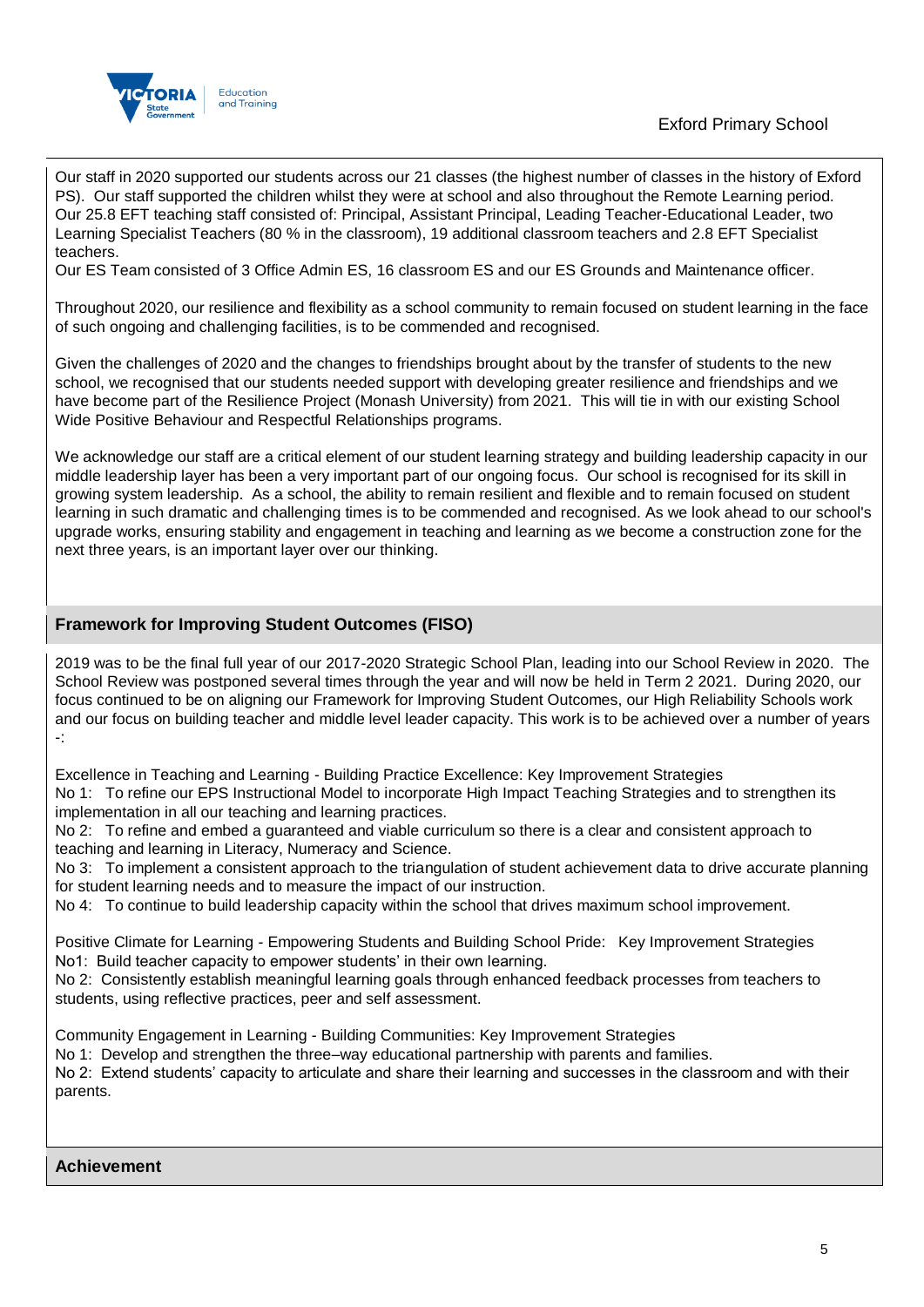



Throughout the challenges of 2020, our focus was on supporting our students to remain connected to the school and to each other and to support their learning to the best of our ability.

We engaged our students using the Seesaw and WebEx platforms, with teachers adjusting their practices to include pre-recorded teaching, live teaching and group work in WebEx and the use of Seesaw to post learning tasks to and receive from the students.

We tracked the work the students were uploading and supported families with the loan of devices and conversations with parents to support them to assist their children at home.

Our teachers' work in our Professional Learning Teams focused on the coaching done with our Leading Teachers. Our Professional Learning Team Leaders continued to build their leadership capacity, working in partnership with our Leading Teacher. The work of our PLTs has become a critical element of our work in improving student learning outcomes.

We joined the Differentiated Support for School Improvement Initiative, with a focus on growing our middle-level leaders as they lead their teams in planning for differentiated teaching and learning.

All Programs for Students with a Disability students showed progress at satisfactory or above in achieving their individual goals.

Our Teacher Judgement target was for all students to make a growth of 1.0 against the Victorian Curriculum and their own progress. Due to the challenges of 2020's Remote Learning and its impact on student learning, wellbeing and attendance, we have not met this target. However, we wish to acknowledge the efforts our staff and our parent community made to support our students through this very challenging year.

## **Engagement**

Exford PS continued to perform at a high level in the area of Student Engagement and Wellbeing, with student, parent and staff opinion survey data correlating to our consistent daily observations.

We have very calm and settled classrooms with high expectations of ourselves and the way we relate to each other. As a consequence, our classroom environments support students to be actively involved in engaging and motivating learning programs. In 2016, we joined the regional focus on implementing School Wide Positive Behaviour Program in our school and we continued this work in 2020, including throughout the Remote Learning times.

We continue to focus on supporting students to develop friendship skills, courtesy and resiliency as critical elements in the way they relate to each other. Striving to be great Exford citizens is important at our school and to our families. Our student leaders, School and Vice School Captains and Student Leaders, take their responsibilities very seriously, as do the staff and our parent community.

One of our challenges as we grow is how we continue to connect our students to each other. We have two Assemblies each week, with student performances and student awards. We have a Buddy program amongst our classes and teachers. This forms part of our deliberate strategy to build connectedness across our school.

Creating a strong feeling of community within the school and a climate where students and their families, both existing and new, feel strongly connected to and proud of their school remained an important focus for us, especially in light of our continued growth.

Attendance and punctuality to school remained an area of focus for us throughout 2020. In 2021, supporting our students' connection and engagement is most important - in the light of both Remote Learning and the impact of the departure of the students to the new school has had on student friendships and wellbeing.

## **Wellbeing**

At Exford PS, every member of staff shares in the responsibility for the wellbeing of each child. We provide a very calm learning environment and a whole-school pastoral care approach. Consequently, students feel very positive about school, teachers, school-mates and their class-mates and have a great sense of belonging to and ownership of their school. Each teacher is responsible for all the wellbeing needs of their class, from the children's academic and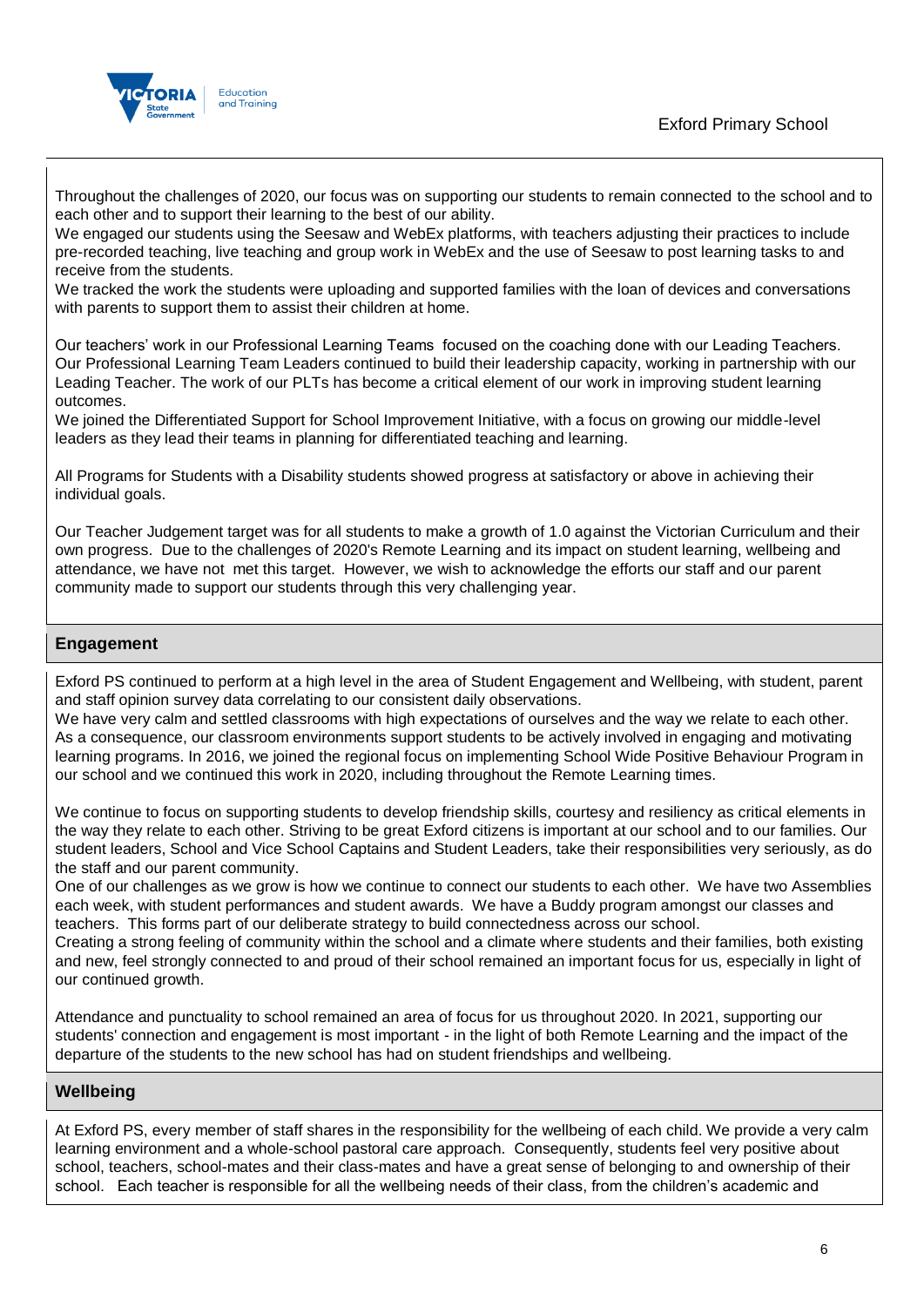

Exford Primary School

personal development to monitoring attendance.

At Exford PS, we provide a very supportive transition program for Prep students and other new students entering at other year levels. Mobility is an increasing factor for us, with many new students beginning at Exford during their schooling. Supporting new students to build friendships and connections to the school is an important focus at Exford PS. Monitoring students' progress and catering for individual learning needs is an integral part of our school program. In a usual school year, we have an extensive range of activities for our students to do at lunch times – this is particularly supportive for our students with sensory needs. Our staff are creative in the range of additional curriculum activities offered to our students at lunch times - Knitting Club, Lego Club, Mindfulness Club, Arts Club and Games Club. We ran of many these activities through WebEx as we could and included activity days, Trivia sessions, sports challenges, incursions and special days throughout 2020/

We had many students with learning disabilities, some are funded under the Program for Students with Disabilities. PSD students are supported in the classroom with Education Support staff. All students with a diagnosed disability or learning need are supported through Student Support Group meetings which are held each term to discuss and reflect on progress of the Individual Learning Plans.

## **Financial performance and position**

Our school continues to be financially prudent in its annual budgeting process and then in monitoring revenue and expenditure. We have been saving funds over the past few years (thus ending the year with a sizable surplus, in anticipation of the loss of 2021 SRP funding due to the decrease in enrolments. During 2020, we were unable to carry out our usual Fundraising activities.

Our 2020 SRP funds were used to provide the best use of our financial and human resources, as described in our School Strategic Plan and our Annual Implementation Plan.

Our School Council Finance Committee meets each month to examine and supervise the financial accounting of the school, in accordance with DET guidelines.

**For more detailed information regarding our school please visit our website at [For more detailed](file:///C:/Users/02100768.EPS/Downloads/For)  [information regarding our school please visit our website at www.exfordps.vic.edu.au](file:///C:/Users/02100768.EPS/Downloads/For)**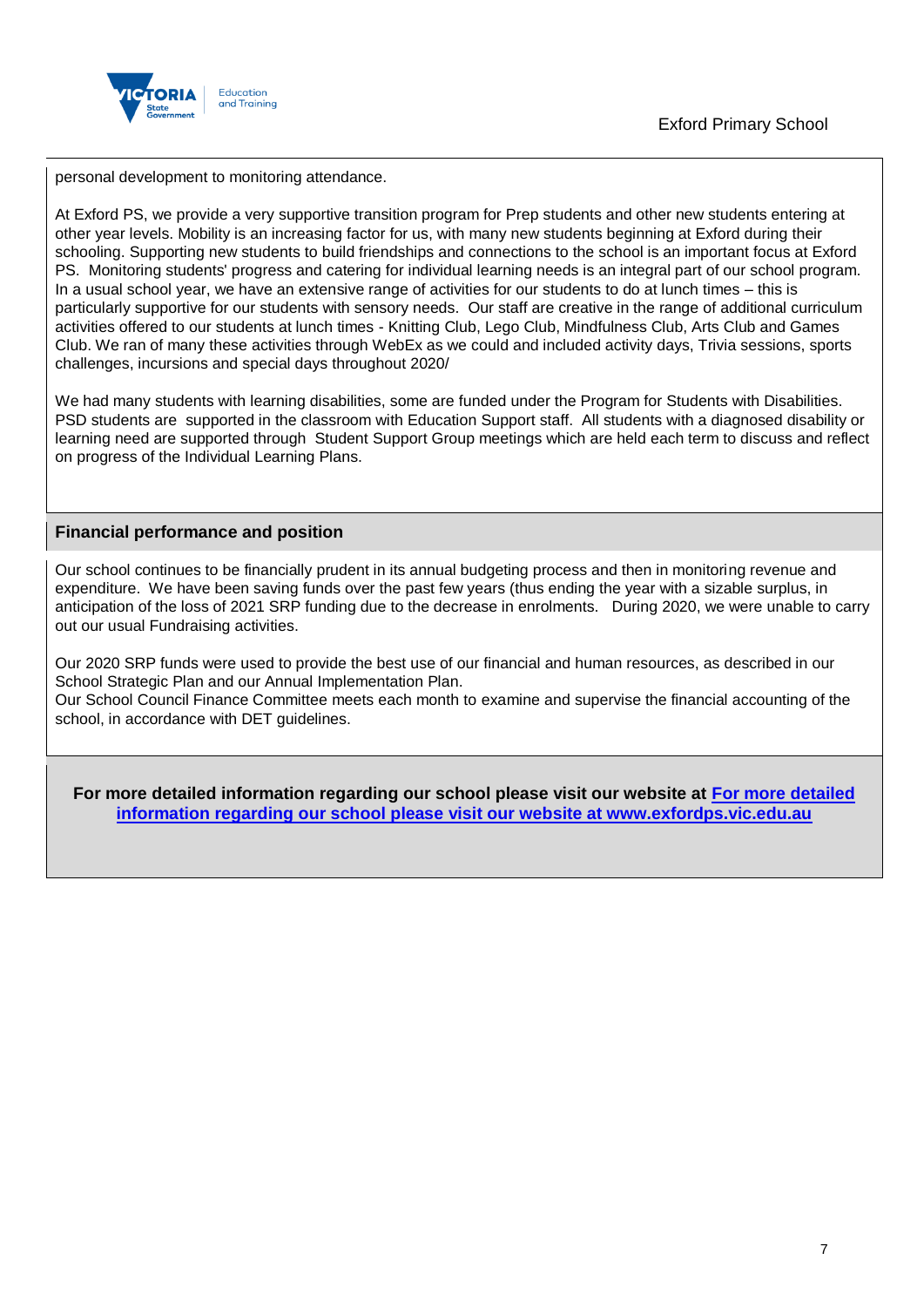

# **Performance Summary**

The Performance Summary for government schools provides an overview of how this school is contributing to the objectives of the Education State and how it compares to other Victorian Government schools.

All schools work in partnership with their school community to improve outcomes for children and young people. Sharing this information with parents and the wider school community helps to support community engagement in student learning, a key priority of the Framework for Improving Student Outcomes.

Refer to the 'How to read the Annual Report' section for help on how to interpret this report.

# SCHOOL PROFILE

#### **Enrolment Profile**

A total of 467 students were enrolled at this school in 2020, 237 female and 230 male.

10 percent of students had English as an additional language and 2 percent were Aboriginal or Torres Strait Islander.

### **Overall Socio-Economic Profile**

The overall school's socio-economic profile is based on the school's Student Family Occupation and Education index (SFOE) which takes into account parents' occupations and education.

Possible socio-economic band values are: Low, Low-Medium, Medium and High.

This school's socio-economic band value is: Low - Medium

#### **Parent Satisfaction Summary**

The percent endorsement by parents on their school satisfaction level, as reported in the annual Parent Opinion Survey.

Percent endorsement indicates the percent of positive responses (agree or strongly agree) from parents who responded to the survey.



#### **School Staff Survey**

The percent endorsement by staff on School Climate, as reported in the annual School Staff Survey.

Percent endorsement indicates the percent of positive responses (agree or strongly agree) from staff who responded to the survey. Data is suppressed for schools with three or less respondents to the survey for confidentiality reasons.



Percent endorsement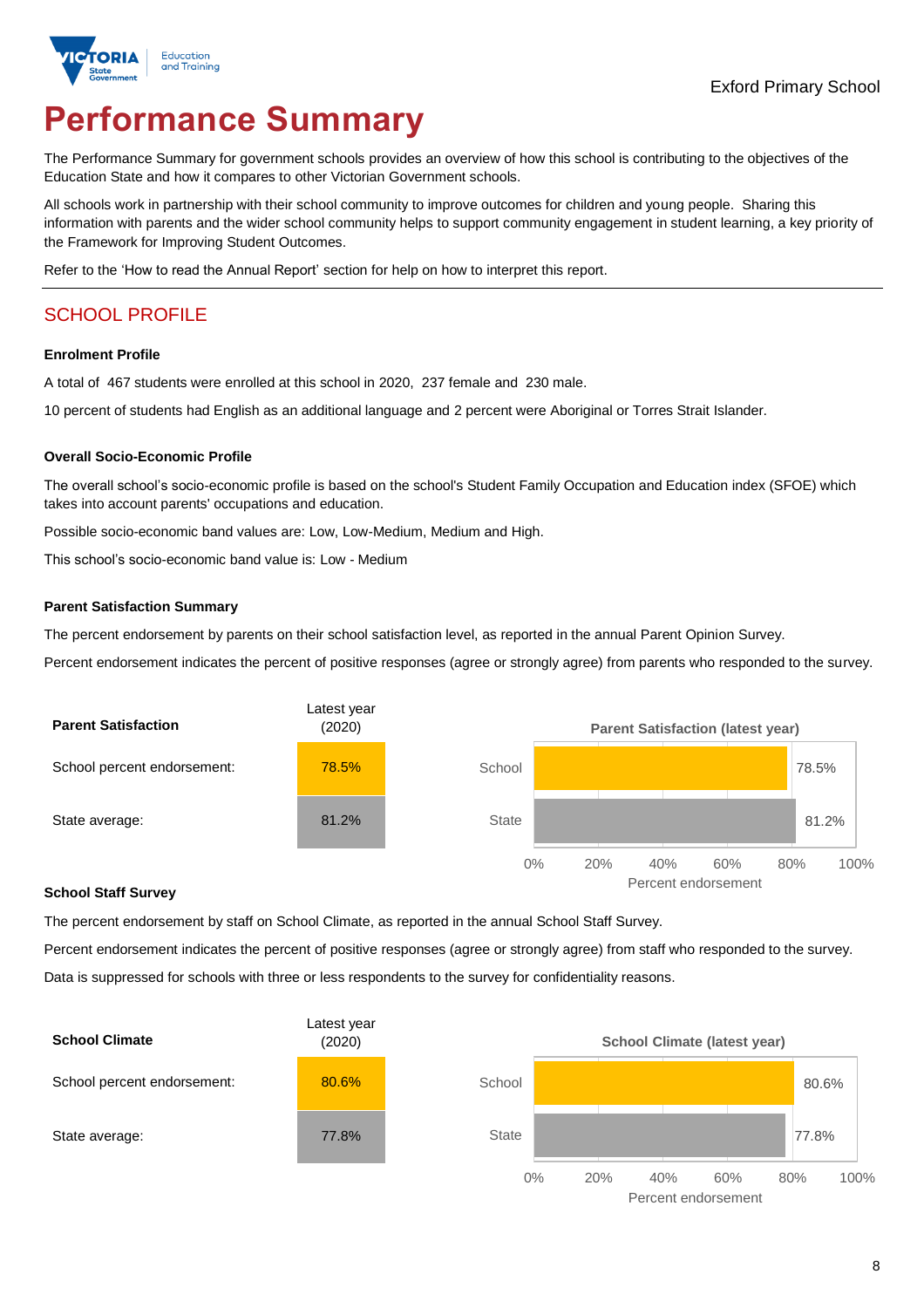

## ACHIEVEMENT

*Key: 'Similar Schools' are a group of Victorian government schools that are like this school, taking into account the*  school's socioeconomic background of students, the number of non-English speaking students and the size and *location of the school.*

#### **Teacher Judgement of student achievement**

Percentage of students working at or above age expected standards in English and Mathematics.



### **NAPLAN**

NAPLAN tests were not conducted in 2020.

### **NAPLAN Learning Gain**

NAPLAN learning gain is determined by comparing a student's current year result to the results of all 'similar' Victorian students (i.e. students in all sectors in the same year level who had the same score two years prior).

NAPLAN tests were not conducted in 2020.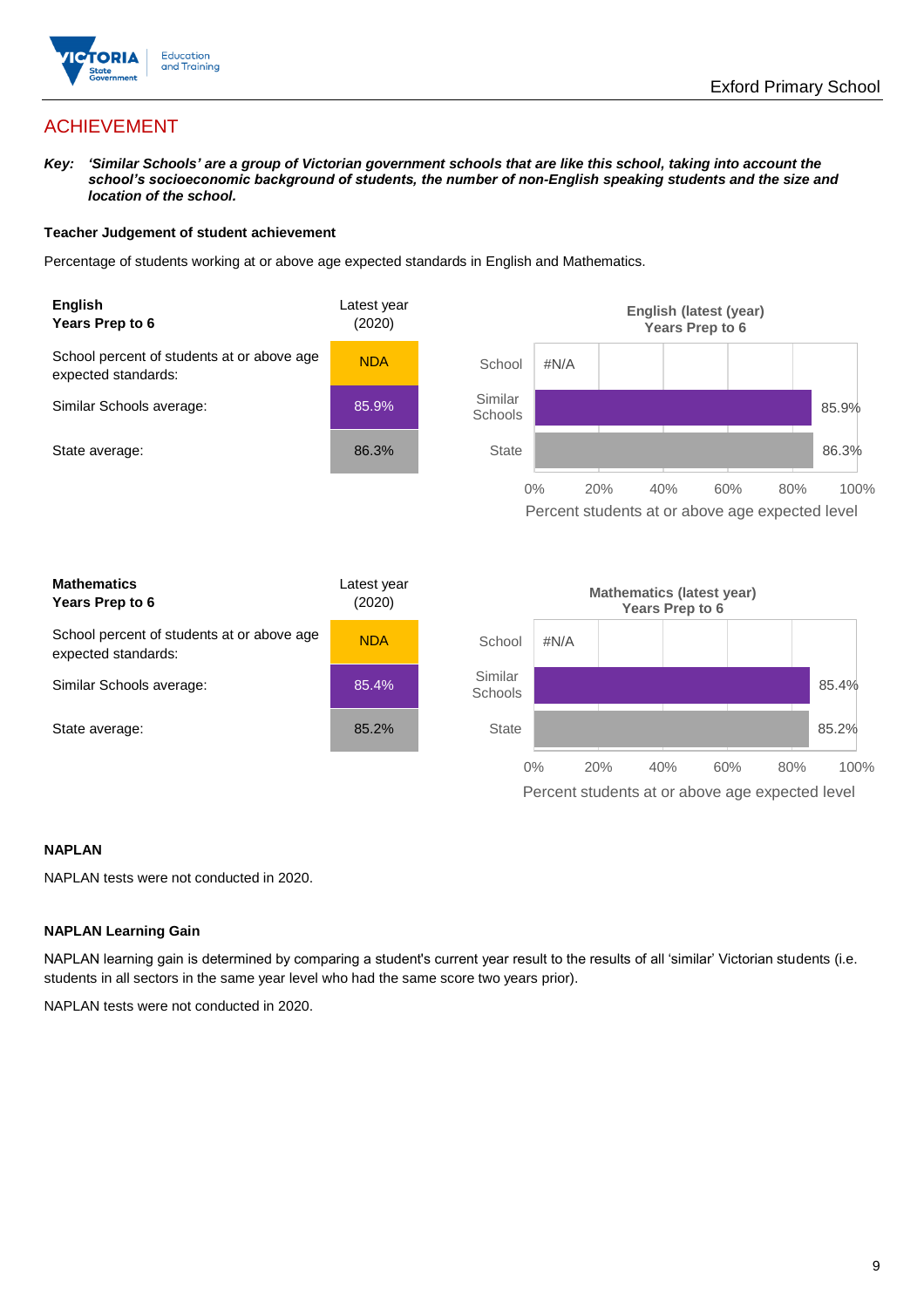

## ENGAGEMENT

*Key: 'Similar Schools' are a group of Victorian government schools that are like this school, taking into account the*  school's socioeconomic background of students, the number of non-English speaking students and the size and *location of the school.*

### **Average Number of Student Absence Days**

Absence from school can impact on students' learning. Common reasons for non-attendance include illness and extended family holidays. Absence and attendance data in 2020 may have been influenced by local processes and procedures adopted in response to remote and flexible learning.



#### **Attendance Rate (latest year)**

|                                             | Prep | Year 1 | Year 2 | Year 3 | Year 4 | Year 5 | Year 6 |
|---------------------------------------------|------|--------|--------|--------|--------|--------|--------|
| Attendance Rate by year level<br>$(2020)$ : | 90%  | 88%    | 89%    | 89%    | 92%    | 92%    | 92%    |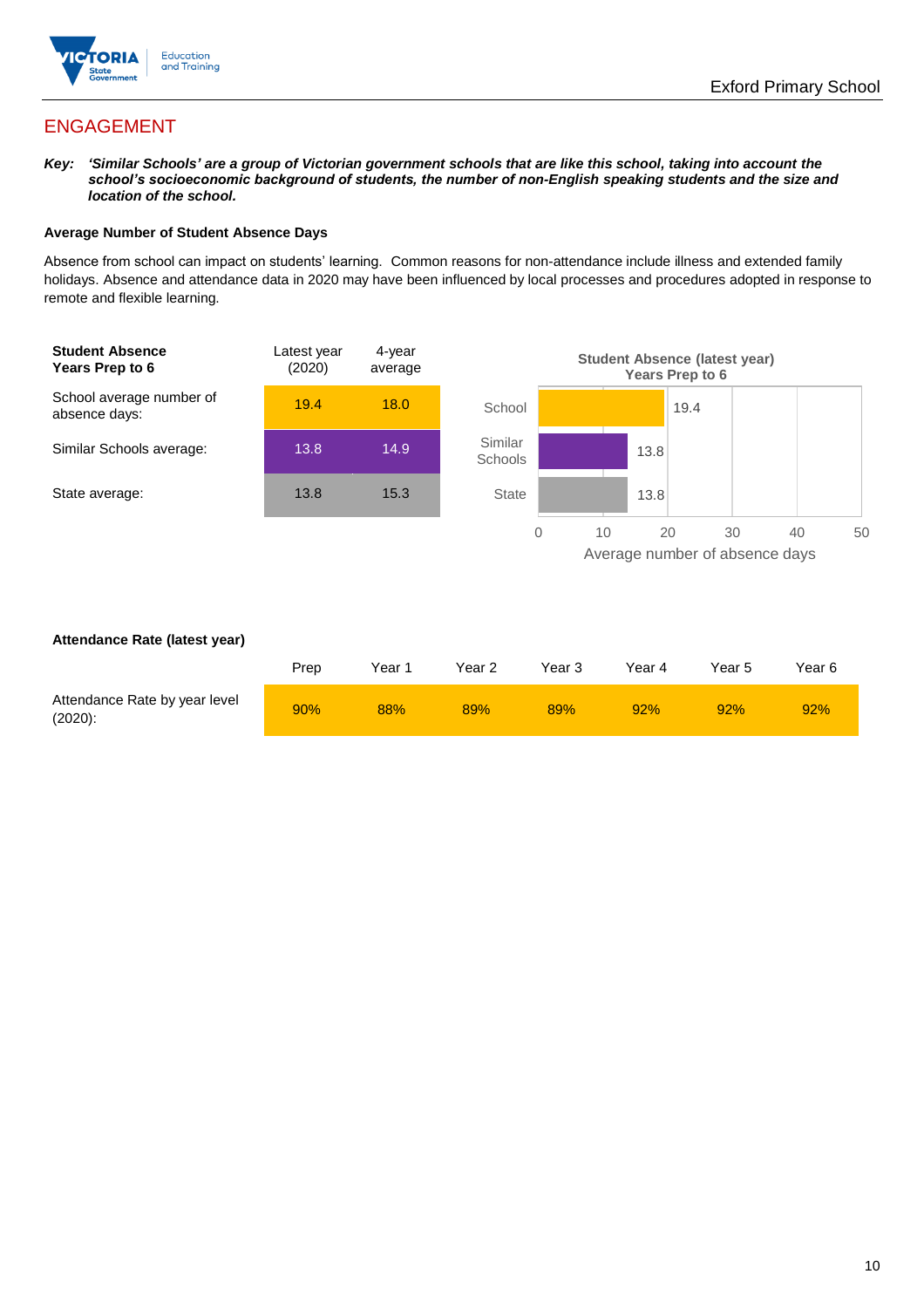

## **WELLBEING**

*Key: 'Similar Schools' are a group of Victorian government schools that are like this school, taking into account the*  school's socioeconomic background of students, the number of non-English speaking students and the size and *location of the school.*

#### **Student Attitudes to School – Sense of Connectedness**

The percent endorsement on Sense of Connectedness factor, as reported in the Attitudes to School Survey completed annually by Victorian Government school students, indicates the percent of positive responses (agree or strongly agree).

Schools who participated in the Student Attitudes to School survey in 2020 should refer to the advice provided regarding the consistency of their data.



*methodology in 2020, data are often not comparable with previous years or within similar school groups. Care should be taken when interpreting these results.*

#### **Student Attitudes to School – Management of Bullying**

The percent endorsement on Management of Bullying factor, as reported in the Attitudes to School Survey completed annually by Victorian Government school students, indicates the percent of positive responses (agree or strongly agree).

Schools who participated in the Student Attitudes to School survey in 2020 should refer to the advice provided regarding the consistency of their data.



*Due to lower participation rates and differences in collection methodology in 2020, data are often not comparable with previous years or within similar school groups. Care should be taken when interpreting these results.*

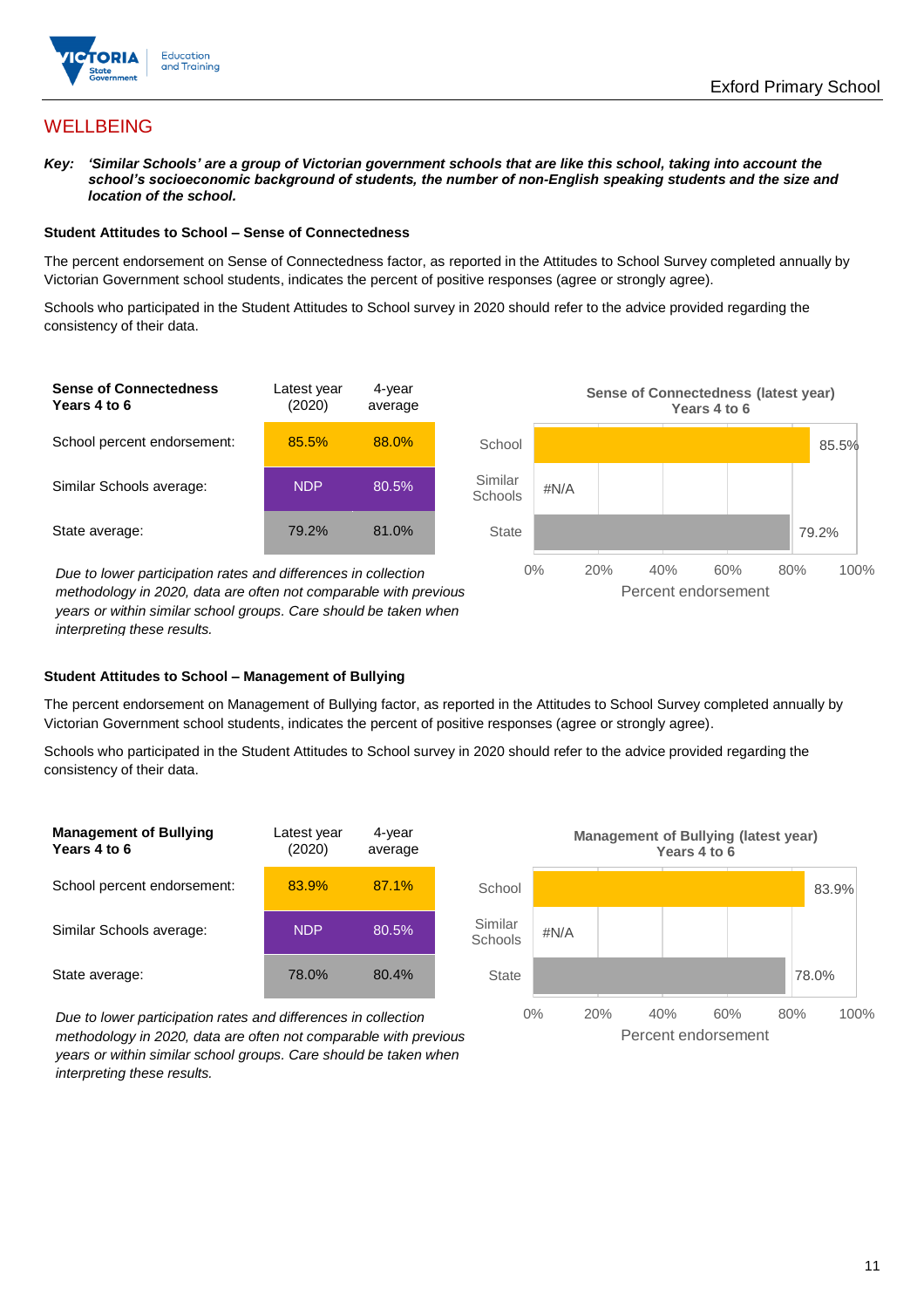

# **Financial Performance and Position**

FINANCIAL PERFORMANCE - OPERATING STATEMENT SUMMARY FOR THE YEAR ENDING 31 DECEMBER, 2020

| <b>Revenue</b>                  | <b>Actual</b> |
|---------------------------------|---------------|
| <b>Student Resource Package</b> | \$4,147,774   |
| Government Provided DET Grants  | \$431,120     |
| Government Grants Commonwealth  | \$18,457      |
| Government Grants State         | <b>NDA</b>    |
| Revenue Other                   | \$3,925       |
| <b>Locally Raised Funds</b>     | \$101,001     |
| <b>Capital Grants</b>           | <b>NDA</b>    |
| <b>Total Operating Revenue</b>  | \$4,702,278   |

| Equity <sup>1</sup>                                 | <b>Actual</b> |
|-----------------------------------------------------|---------------|
| Equity (Social Disadvantage)                        | \$58,812      |
| Equity (Catch Up)                                   | <b>NDA</b>    |
| <b>Transition Funding</b>                           | <b>NDA</b>    |
| Equity (Social Disadvantage - Extraordinary Growth) | <b>NDA</b>    |
| <b>Equity Total</b>                                 | \$58,812      |

| <b>Expenditure</b>                    | <b>Actual</b> |
|---------------------------------------|---------------|
| Student Resource Package <sup>2</sup> | \$3,859,147   |
| Adjustments                           | <b>NDA</b>    |
| <b>Books &amp; Publications</b>       | \$3,570       |
| Camps/Excursions/Activities           | \$59,753      |
| <b>Communication Costs</b>            | \$11,454      |
| Consumables                           | \$86,553      |
| Miscellaneous Expense <sup>3</sup>    | \$10,847      |
| <b>Professional Development</b>       | \$3,823       |
| Equipment/Maintenance/Hire            | \$66,236      |
| <b>Property Services</b>              | \$69,428      |
| Salaries & Allowances 4               | \$197,654     |
| <b>Support Services</b>               | \$31,879      |
| Trading & Fundraising                 | \$25,074      |
| Motor Vehicle Expenses                | <b>NDA</b>    |
| <b>Travel &amp; Subsistence</b>       | <b>NDA</b>    |
| <b>Utilities</b>                      | \$25,944      |
| <b>Total Operating Expenditure</b>    | \$4,451,361   |
| <b>Net Operating Surplus/-Deficit</b> | \$250,917     |
| <b>Asset Acquisitions</b>             | <b>NDA</b>    |

(1) The equity funding reported above is a subset of the overall revenue reported by the school.

(2) Student Resource Package Expenditure figures are as of 01 Mar 2021 and are subject to change during the reconciliation process.

(3) Miscellaneous Expenses include bank charges, administration expenses, insurance and taxation charges.

(4) Salaries and Allowances refers to school-level payroll.